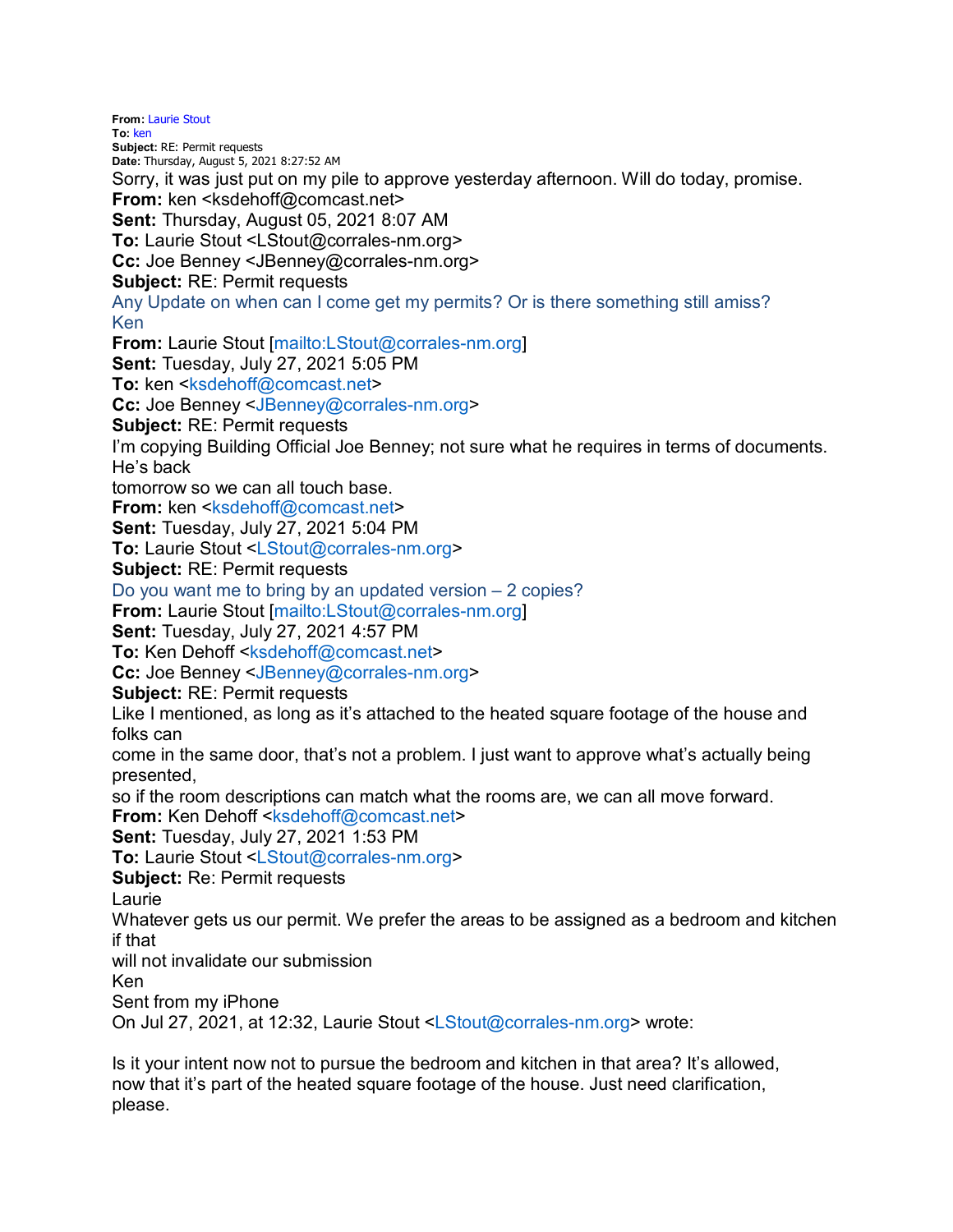**From: ken <ksdehoff@comcast.net>** 

**Sent:** Friday, July 23, 2021 10:54 AM

**To:** Laurie Stout <LStout@corrales-nm.org>

**Subject:** RE: Permit requests

The one that is connected to the heated square footage of the house is the version to be reviewed

**From:** Laurie Stout [mailto:LStout@corrales-nm.org]

**Sent:** Friday, July 23, 2021 10:50 AM

**To: ken <ksdehoff@comcast.net>; Joe Benney <JBenney@corrales-nm.org>** 

**Cc:** Ron Curry <RCurry@corrales-nm.org>

**Subject:** RE: Permit requests

Our building official has two drawings, which of them do you wish us to consider? One shows the building to the side of the garage in a different area than the other. On one it is connected to the heated square footage of the house, and on the other it's not. On both, the rooms in the building to the side of the garage are labeled "shop", "office" and "bathroom". Have you decided not to pursue a kitchen and bedroom in that area after all? Your choice, of course.

Laurie Stout, CFM

Planning and Zoning Administrator

Village of Corrales

**From:** ken <ksdehoff@comcast.net>

**Sent:** Friday, July 23, 2021 8:09 AM

**To: Laurie Stout <LStout@corrales-nm.org>; Joe Benney <JBenney@corrales-nm.org> Subject:** FW: Permit requests

Laurie:

I had intended this to be the response to your questions. Perhaps you missed in in your inbox so I am resending and clarifying.

To your questions

#1 The plans to be considered are in Joe's hands, I consider the prior submissions to have been rejected by you

#2 The rooms are labelled on the plans

#3 The permit application calls out 2 bedrooms and there are no bedrooms in the barn or garage

#4 I have included the elevation certificates for the permits that has the AO 2' above grade requirement

Ken

**From:** ken [mailto:ksdehoff@comcast.net]

**Sent:** Wednesday, July 21, 2021 5:32 PM

**To:** 'Laurie Stout' <LStout@corrales-nm.org>; 'ken' <ksdehoff@netwks.com>

**Cc:** 'Joe Benney' <JBenney@corrales-nm.org>

## **Subject:** RE: Permit requests

Laurie:

I have submitted two alternatives so far, you have rejected both. The drawing I sent you this morning is a 3rd alternative that I have not yet submitted.

Based on your feedback I plan to bring the updated drawings to Joe tomorrow morning. They clearly call out the 2 bedrooms, etc in the house. There are no other bedrooms on the property and the permit request calls out 2 bedrooms. Ken

**From:** Laurie Stout [mailto:LStout@corrales-nm.org]